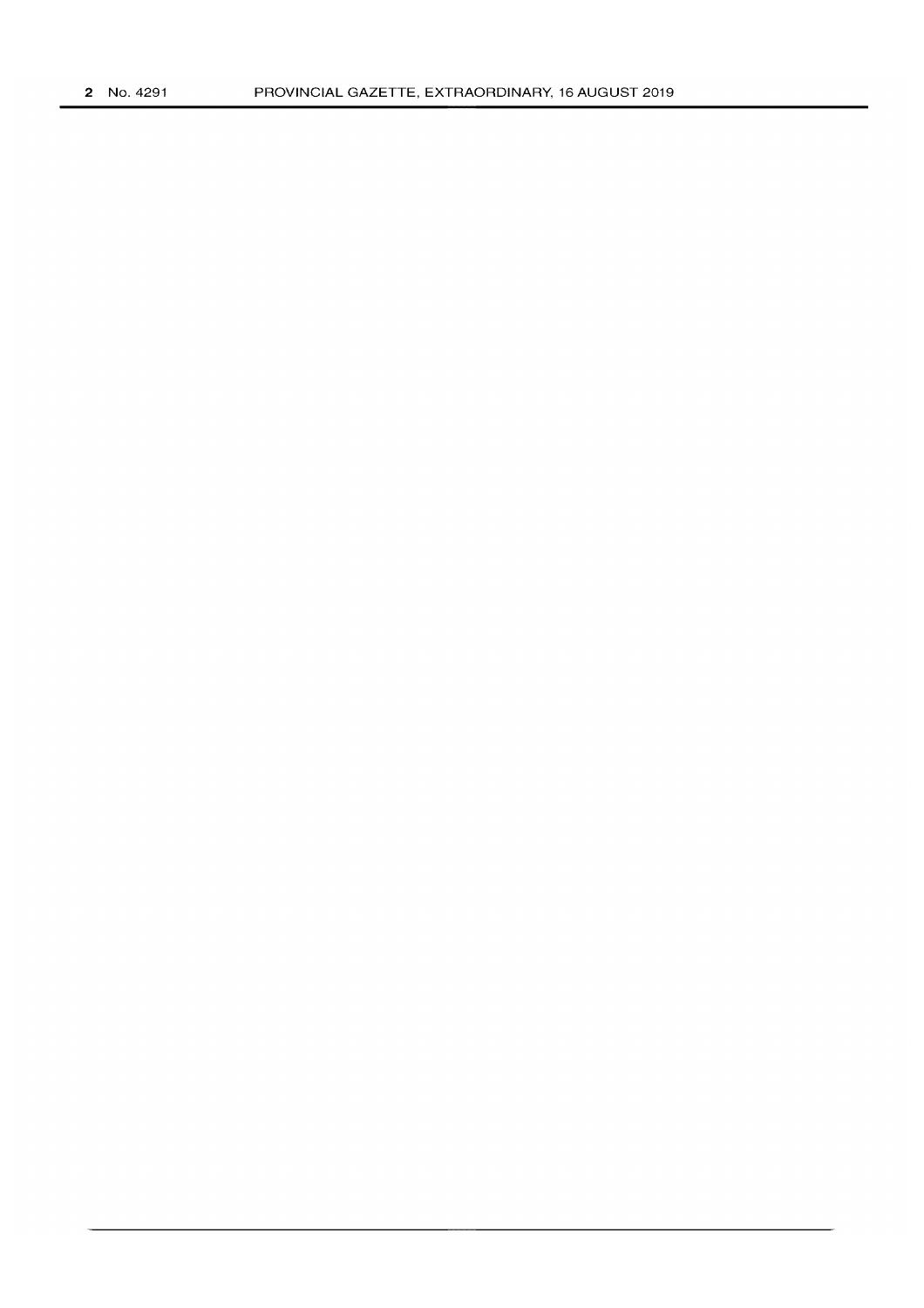## **CONTENTS**

|                                                                                                                                                                                                                                                                                                               | Gazette<br>No. | Page<br>No. |
|---------------------------------------------------------------------------------------------------------------------------------------------------------------------------------------------------------------------------------------------------------------------------------------------------------------|----------------|-------------|
| <b>PROVINCIAL NOTICES • PROVINSIALE KENNISGEWINGS</b>                                                                                                                                                                                                                                                         |                |             |
| Local Government: Municipal Structures Act (117/1998), as amended: By-elections for Buffalo City<br>Metropolitan (Ward 29200019); and Nelson Mandela Metropolitan Municipality (Ward 29300020); King<br>Sabata Dalindyebo Local Municipality (Ward 210507029) and Engcobo Local Municipality (Ward 21307015): | 4291           |             |

231